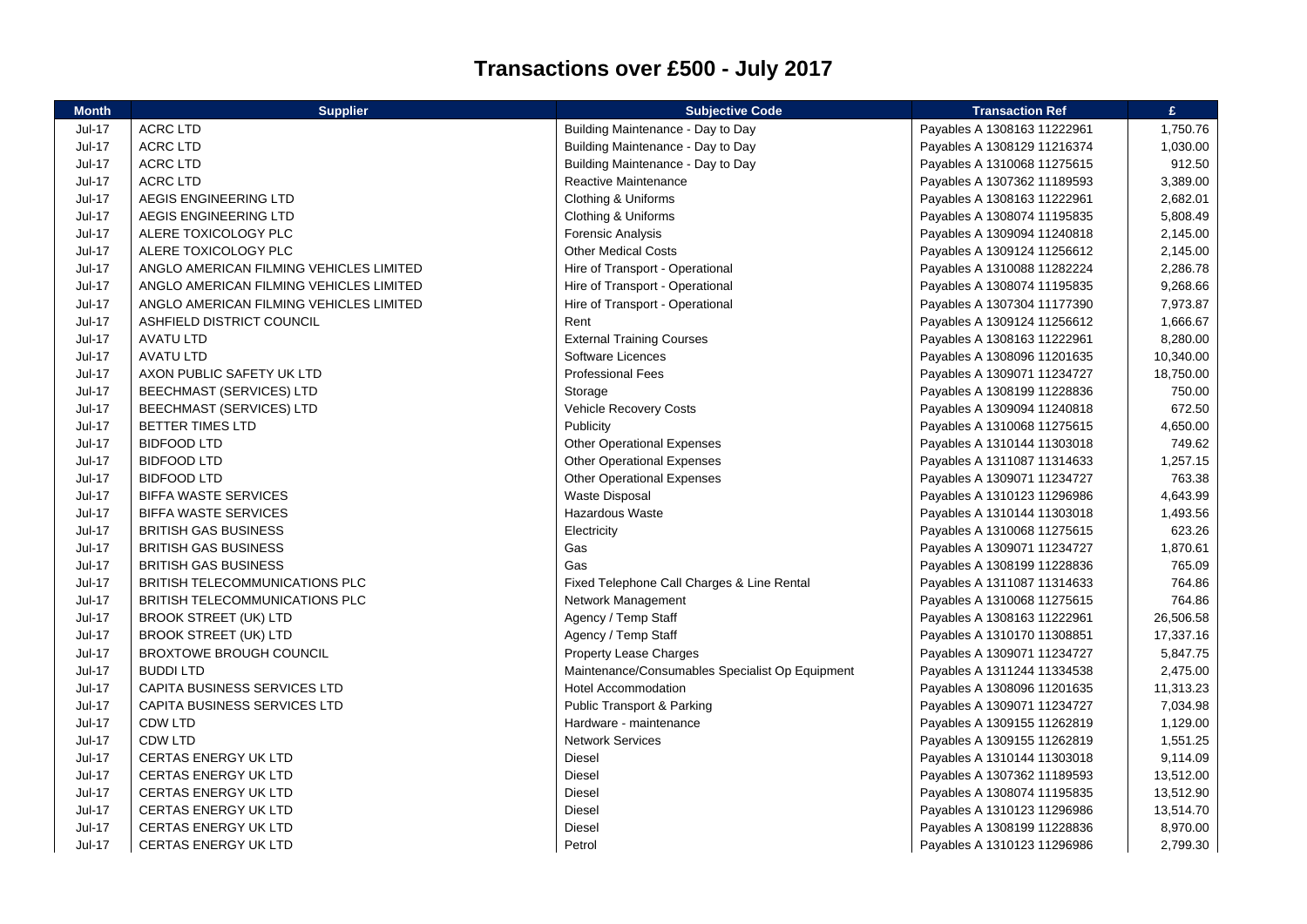| <b>Month</b>  | <b>Supplier</b>                     | <b>Subjective Code</b>                    | <b>Transaction Ref</b>      | £.        |
|---------------|-------------------------------------|-------------------------------------------|-----------------------------|-----------|
| Jul-17        | CHARLES FELLOWS SUPPLIES LTD        | Clothing & Uniforms                       | Payables A 1309094 11240818 | 693.20    |
| $Jul-17$      | <b>CINTRA LTD</b>                   | <b>Interpreters Fees</b>                  | Payables A 1309124 11256612 | 23,573.65 |
| Jul-17        | COLLEGE OF POLICING                 | <b>External Training Courses</b>          | Payables A 1307362 11189593 | 3,891.00  |
| <b>Jul-17</b> | <b>COLLEGE OF POLICING</b>          | <b>External Training Courses</b>          | Payables A 1309124 11256612 | 1,600.00  |
| <b>Jul-17</b> | <b>COLLEGE OF POLICING</b>          | <b>External Training Courses</b>          | Payables A 1309155 11262819 | 3,796.00  |
| Jul-17        | COLLEGE OF POLICING                 | <b>External Training Courses</b>          | Payables A 1308074 11195835 | 1,262.00  |
| $Jul-17$      | <b>COLLEGE OF POLICING</b>          | <b>External Training Courses</b>          | Payables A 1308129 11216374 | 52,491.08 |
| Jul-17        | <b>CORONA ENERGY</b>                | Gas                                       | Payables A 1307336 11183757 | 2,800.69  |
| <b>Jul-17</b> | <b>CORONA ENERGY</b>                | Gas                                       | Payables A 1310123 11296986 | 5,120.35  |
| <b>Jul-17</b> | <b>CUPBROOK LTD</b>                 | Stray Animals (maintenance costs)         | Payables A 1308129 11216374 | 1,410.00  |
| <b>Jul-17</b> | <b>EAGLE SECURITY SYSTEMS LTD</b>   | Building Maintenance - Day to Day         | Payables A 1310170 11308851 | 560.00    |
| Jul-17        | <b>EAGLE SECURITY SYSTEMS LTD</b>   | Building Maintenance - Day to Day         | Payables A 1309124 11256612 | 773.00    |
| Jul-17        | EDF ENERGY CUSTOMERS PLC            | Electricity                               | Payables A 1308163 11222961 | 2,905.03  |
| Jul-17        | EDF ENERGY CUSTOMERS PLC            | Electricity                               | Payables A 1308096 11201635 | 38,106.74 |
| <b>Jul-17</b> | ELLIOTT GROUP LTD                   | Fixtures & Fittings                       | Payables A 1310144 11303018 | 1,308.70  |
| Jul-17        | ENERGY & COMPLIANCE TECHNOLOGY LTD  | <b>Fees Planned</b>                       | Payables A 1308199 11228836 | 520.00    |
| <b>Jul-17</b> | ENTERPRISE RENT-A-CAR (UK) LTD      | Hire of Transport - Operational           | Payables A 1310170 11308851 | 1,086.62  |
| Jul-17        | ENTERPRISE RENT-A-CAR (UK) LTD      | Hire of Transport - Operational           | Payables A 1307362 11189593 | 1,712.00  |
| Jul-17        | ENTERPRISE RENT-A-CAR (UK) LTD      | Hire of Transport - Operational           | Payables A 1311244 11334538 | 2,139.21  |
| <b>Jul-17</b> | ENTERPRISE RENT-A-CAR (UK) LTD      | Hire of Transport - Operational           | Payables A 1310123 11296986 | 837.00    |
| <b>Jul-17</b> | ENVIROENERGY (NOTTINGHAM) LTD       | <b>Other Energy Costs</b>                 | Payables A 1309124 11256612 | 732.08    |
| <b>Jul-17</b> | <b>EPAY LTD</b>                     | <b>Electronic Forensics</b>               | Payables A 1307304 11177390 | 616.42    |
| Jul-17        | EVERYTHING EVERYWHERE LTD           | Mobile Phone Call Charges & Contract Cost | Payables A 1307362 11189593 | 773.71    |
| Jul-17        | EVERYTHING EVERYWHERE LTD           | Mobile Phone Call Charges & Contract Cost | Payables A 1309124 11256612 | 10,652.13 |
| Jul-17        | EVERYTHING EVERYWHERE LTD           | Mobile Phone Call Charges & Contract Cost | Payables A 1309155 11262819 | 2,417.22  |
| <b>Jul-17</b> | EVERYTHING EVERYWHERE LTD           | Mobile Phone Call Charges & Contract Cost | Payables A 1308129 11216374 | 29,900.00 |
| <b>Jul-17</b> | <b>FAIRACRE SERVICES</b>            | Building Maintenance - Day to Day         | Payables A 1308163 11222961 | 1,467.70  |
| <b>Jul-17</b> | <b>FIRE SAFETY SERVICES</b>         | <b>Planned PPM Contract</b>               | Payables A 1307362 11189593 | 2,015.00  |
| Jul-17        | <b>FIRE SAFETY SERVICES</b>         | <b>Professional Fees</b>                  | Payables A 1311087 11314633 | 1,545.00  |
| Jul-17        | FIRE SAFETY SERVICES                | <b>Professional Fees</b>                  | Payables A 1307362 11189593 | 2,955.00  |
| <b>Jul-17</b> | <b>FIRE SAFETY SERVICES</b>         | <b>Professional Fees</b>                  | Payables A 1309174 11269266 | 2,364.00  |
| Jul-17        | <b>FIRE SAFETY SERVICES</b>         | <b>Professional Fees</b>                  | Payables A 1310088 11282224 | 920.00    |
| <b>Jul-17</b> | <b>FIRE SAFETY SERVICES</b>         | <b>Professional Fees</b>                  | Payables A 1310123 11296986 | 604.28    |
| <b>Jul-17</b> | <b>FIRE SAFETY SERVICES</b>         | <b>Professional Fees</b>                  | Payables A 1310068 11275615 | 885.00    |
| Jul-17        | FONEFUNSHOP LTD                     | Other IT Costs                            | Payables A 1310088 11282224 | 817.12    |
| Jul-17        | FONEFUNSHOP LTD                     | <b>Professional Fees</b>                  | Payables A 1310088 11282224 | 1,170.38  |
| <b>Jul-17</b> | <b>G F TOMLINSON BUILDING LTD</b>   | Building Maintenance - Day to Day         | Payables A 1309155 11262819 | 2,086.89  |
| <b>Jul-17</b> | <b>G2 RECRUITMENT SOLUTIONS LTD</b> | Agency / Temp Staff                       | Payables A 1310088 11282224 | 2,375.00  |
| <b>Jul-17</b> | <b>G2 RECRUITMENT SOLUTIONS LTD</b> | Subsistence                               | Payables A 1308074 11195835 | 2,375.00  |
| Jul-17        | <b>G2 RECRUITMENT SOLUTIONS LTD</b> | Subsistence                               | Payables A 1308096 11201635 | 2,375.00  |
| Jul-17        | <b>G2 RECRUITMENT SOLUTIONS LTD</b> | Subsistence                               | Payables A 1309094 11240818 | 2,375.00  |
| <b>Jul-17</b> | GEO HANSON & SONS HUCKNALL LTD      | Building Maintenance - Day to Day         | Payables A 1308163 11222961 | 2,235.88  |
| Jul-17        | GEO HANSON & SONS HUCKNALL LTD      | <b>Fixtures &amp; Fittings</b>            | Payables A 1308163 11222961 | 1,386.23  |
| <b>Jul-17</b> | <b>GO 2 TELECOM LTD</b>             | Hardware - purchase                       | Payables A 1308096 11201635 | 731.85    |
| <b>Jul-17</b> | <b>GRG PUBLIC RESOURCES LTD</b>     |                                           |                             | 500.00    |
|               |                                     | Damage to Property / Boarding Up          | Payables A 1310170 11308851 |           |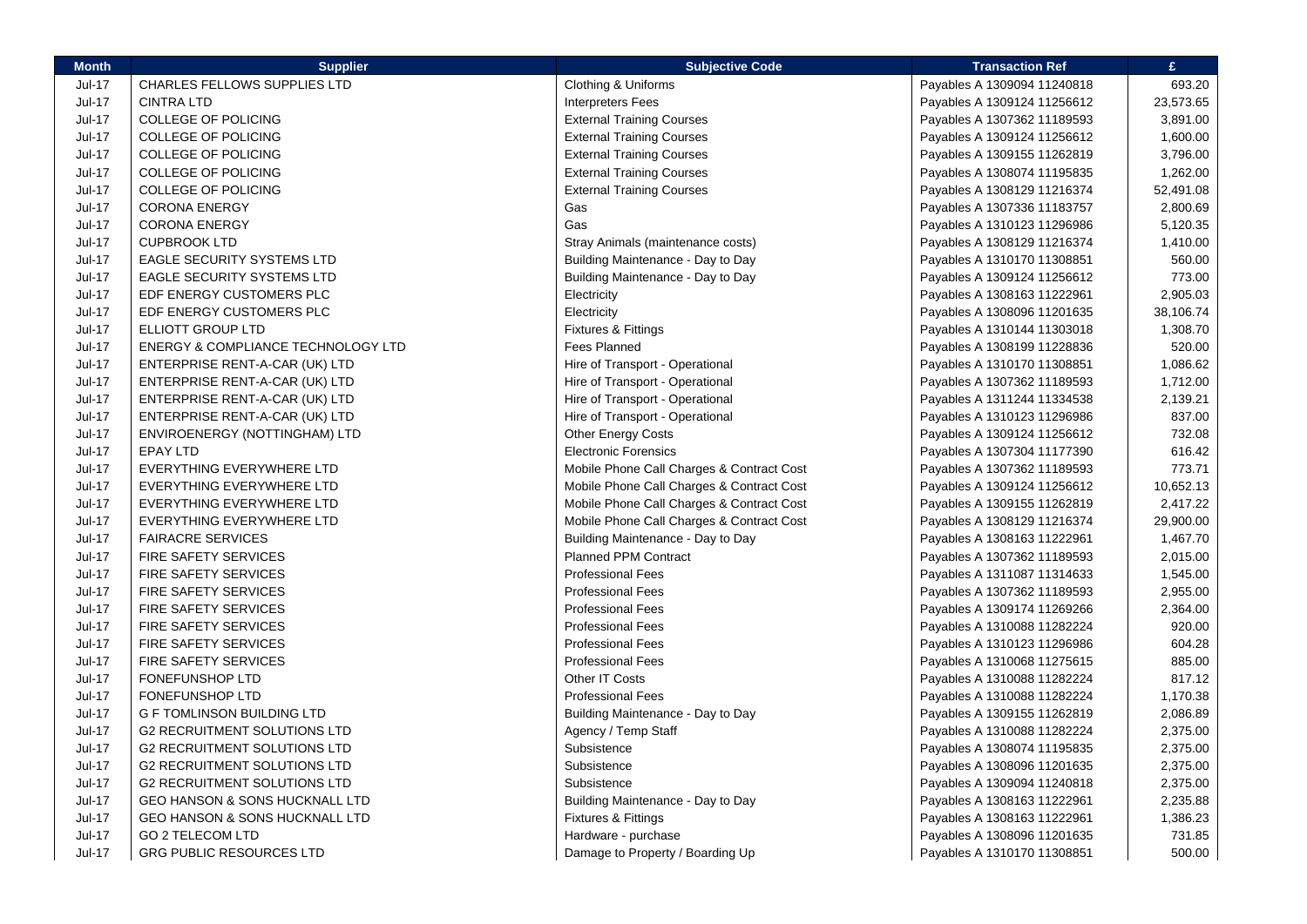| <b>Month</b>  | <b>Supplier</b>                                  | <b>Subjective Code</b>                  | <b>Transaction Ref</b>      | £         |
|---------------|--------------------------------------------------|-----------------------------------------|-----------------------------|-----------|
| Jul-17        | HANDS FREE COMPUTING LTD                         | <b>Professional Fees</b>                | Payables A 1309124 11256612 | 640.00    |
| <b>Jul-17</b> | <b>HAYS SPECIALIST RECRUITMENT LTD</b>           | Agency / Temp Staff                     | Payables A 1310144 11303018 | 3,575.00  |
| <b>Jul-17</b> | HAYS SPECIALIST RECRUITMENT LTD                  | Agency / Temp Staff                     | Payables A 1311087 11314633 | 1,375.00  |
| Jul-17        | <b>HAYS SPECIALIST RECRUITMENT LTD</b>           | <b>Professional Fees</b>                | Payables A 1310144 11303018 | 4,850.00  |
| <b>Jul-17</b> | HEALTH MANAGEMENT LTD                            | <b>Other Employee Costs</b>             | Payables A 1308074 11195835 | 6,480.00  |
| Jul-17        | <b>HEALTH MANAGEMENT LTD</b>                     | <b>Other Employee Costs</b>             | Payables A 1308096 11201635 | 7,528.00  |
| <b>Jul-17</b> | <b>HEALTHWORK LTD</b>                            | <b>Other Medical Costs</b>              | Payables A 1309071 11234727 | 3,360.00  |
| <b>Jul-17</b> | <b>HMCTS</b>                                     | Other Partnerships                      | Payables A 1310068 11275615 | 5,879.25  |
| <b>Jul-17</b> | <b>HUTCHISON 3G LIMITED</b>                      | Other Voice & Data                      | Payables A 1310144 11303018 | 612.95    |
| <b>Jul-17</b> | INCOM TELECOMMUNICATIONS                         | Other IT Costs                          | Payables A 1309071 11234727 | 709.99    |
| <b>Jul-17</b> | <b>IRON MOUNTAIN (UK) LTD</b>                    | Storage                                 | Payables A 1311244 11334538 | 3,096.56  |
| <b>Jul-17</b> | JACKSON LIFT SERVICES LTD                        | Fixtures & Fittings                     | Payables A 1307336 11183757 | 1,084.00  |
| <b>Jul-17</b> | <b>KENNETH STEWART LTD</b>                       | <b>Professional Fees</b>                | Payables A 1309094 11240818 | 16,959.52 |
| <b>Jul-17</b> | <b>KEY FORENSIC SERVICES LTD</b>                 | Forensic Analysis                       | Payables A 1311244 11334538 | 3,918.19  |
| <b>Jul-17</b> | KIER BUSINESS SERVICES LTD                       | <b>Professional Fees</b>                | Payables A 1310144 11303018 | 9,302.00  |
| <b>Jul-17</b> | KINGS SECURITY SYSTEMS LTD                       | Fixtures & Fittings                     | Payables A 1310144 11303018 | 830.00    |
| Jul-17        | LANGLEY MILL CONTRACT FLOORING LTD               | Building Maintenance - Day to Day       | Payables A 1310068 11275615 | 1,510.00  |
| <b>Jul-17</b> | LANGLEY MILL CONTRACT FLOORING LTD               | <b>Planned Maintenance</b>              | Payables A 1310068 11275615 | 3,781.00  |
| <b>Jul-17</b> | LANGUAGE LINE SOLUTIONS                          | <b>Interpreters Fees</b>                | Payables A 1308096 11201635 | 4,508.40  |
| <b>Jul-17</b> | <b>MACOI LTD</b>                                 | Furniture                               | Payables A 1310144 11303018 | 3,436.90  |
| <b>Jul-17</b> | MICHAEL PAGE RECRUITMENT LTD                     | <b>Professional Fees</b>                | Payables A 1310144 11303018 | 6,125.25  |
| Jul-17        | MICHAEL PAGE RECRUITMENT LTD                     | <b>Professional Fees</b>                | Payables A 1309071 11234727 | 2,041.75  |
| <b>Jul-17</b> | MICHAEL PAGE RECRUITMENT LTD                     | <b>Professional Fees</b>                | Payables A 1310068 11275615 | 2,041.75  |
| <b>Jul-17</b> | <b>MICRO SYSTEMATION LTD</b>                     | Software Licences                       | Payables A 1308096 11201635 | 13,757.50 |
| <b>Jul-17</b> | <b>MIVEN LTD</b>                                 | Service Charge                          | Payables A 1307362 11189593 | 91,756.96 |
| <b>Jul-17</b> | <b>MIVEN LTD</b>                                 | Service Charge                          | Payables A 1309094 11240818 | 83,202.53 |
| Jul-17        | NATIONAL MONITORING                              | Covert Alarms Installation & Monitoring | Payables A 1308199 11228836 | 2,562.76  |
| <b>Jul-17</b> | NIGHTSEARCHER LTD                                | Vehicle Maintenance                     | Payables A 1311126 11320113 | 1,388.76  |
| <b>Jul-17</b> | NOTTINGHAM CITY COUNCIL                          | Building Maintenance - Day to Day       | Payables A 1307336 11183757 | 975.21    |
| <b>Jul-17</b> | NOTTINGHAM CITY COUNCIL                          | Service Charge                          | Payables A 1307362 11189593 | 20,397.20 |
| <b>Jul-17</b> | NOTTINGHAM WOMENS CENTRE                         | <b>Grants to Voluntary Bodies</b>       | Payables A 1307362 11189593 | 11,891.00 |
| <b>Jul-17</b> | NOTTINGHAMSHIRE COUNTY COUNCIL                   | <b>Other Partnerships</b>               | Payables A 1308074 11195835 | 12,000.00 |
| <b>Jul-17</b> | NOTTINGHAMSHIRE FIRE SAFETY LTD                  | <b>Annual Servicing</b>                 | Payables A 1311087 11314633 | 524.00    |
| <b>Jul-17</b> | <b>ORBIS PROTECT LTD</b>                         | <b>Contract Cleaning</b>                | Payables A 1309094 11240818 | 1,611.13  |
| Jul-17        | <b>ORBIS PROTECT LTD</b>                         | <b>Contract Cleaning</b>                | Payables A 1310068 11275615 | 1,220.00  |
| <b>Jul-17</b> | OXFORD UNIVERSITY PRESS                          | <b>Other Operational Expenses</b>       | Payables A 1310068 11275615 | 575.92    |
| Jul-17        | PANGBOURNE MUSICAL DISTRIBUTORS LTD              | Mobile Information System               | Payables A 1308074 11195835 | 1,089.00  |
| <b>Jul-17</b> | PERSONNEL HYGIENE SERVICES LTD                   | <b>Waste Disposal</b>                   | Payables A 1307336 11183757 | 2,293.26  |
| Jul-17        | PHOENIX SOFTWARE LTD                             | Software Licences                       | Payables A 1310170 11308851 | 30,946.81 |
| Jul-17        | POLICE AND CRIME COMMISSIONER FOR LEICESTERSHIRE | Other Partnerships                      | Payables A 1308074 11195835 | 56,839.00 |
| <b>Jul-17</b> | POLICE AND CRIME COMMISSIONER FOR LEICESTERSHIRE | Subsistence                             | Payables A 1307336 11183757 | 29,792.30 |
| <b>Jul-17</b> | REED SPECIALIST RECRUITMENT LTD                  | Agency / Temp Staff                     | Payables A 1308163 11222961 | 1,117.00  |
| Jul-17        | REED SPECIALIST RECRUITMENT LTD                  | Agency / Temp Staff                     | Payables A 1310170 11308851 | 3,117.00  |
| Jul-17        | REED SPECIALIST RECRUITMENT LTD                  | Agency / Temp Staff                     | Payables A 1309155 11262819 | 1,117.00  |
| <b>Jul-17</b> | REED SPECIALIST RECRUITMENT LTD                  | Agency / Temp Staff                     | Payables A 1309174 11269266 | 5,117.00  |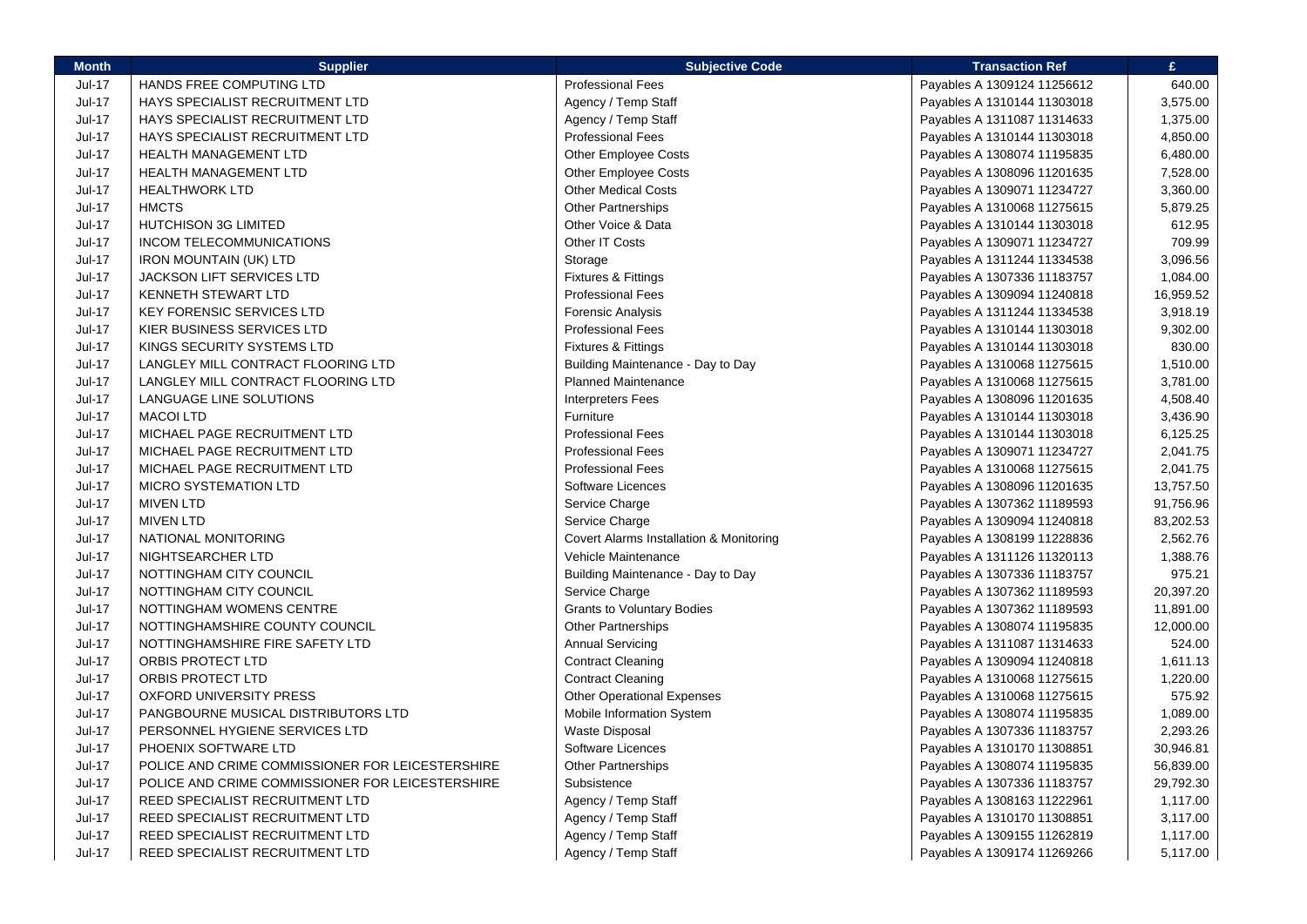| <b>Month</b>  | <b>Supplier</b>                        | <b>Subjective Code</b>                          | <b>Transaction Ref</b>      | £.         |
|---------------|----------------------------------------|-------------------------------------------------|-----------------------------|------------|
| <b>Jul-17</b> | REED SPECIALIST RECRUITMENT LTD        | Agency / Temp Staff                             | Payables A 1310088 11282224 | 2,000.00   |
| <b>Jul-17</b> | REED SPECIALIST RECRUITMENT LTD        | Agency / Temp Staff                             | Payables A 1308074 11195835 | 7,117.00   |
| <b>Jul-17</b> | <b>RELIANCE HIGH TECH LTD</b>          | Building Maintenance - Day to Day               | Payables A 1307362 11189593 | 2,650.03   |
| <b>Jul-17</b> | RICHFORD MOTOR SERVICES LTD            | <b>Vehicle Recovery Costs</b>                   | Payables A 1311087 11314633 | 1,840.00   |
| <b>Jul-17</b> | RICOH UK LTD                           | Photocopier Machines - (Click) Charges          | Payables A 1310144 11303018 | 14,174.82  |
| <b>Jul-17</b> | ROYAL MAIL GROUP PLC                   | Postage Costs                                   | Payables A 1308163 11222961 | 2,499.15   |
| Jul-17        | ROYAL MAIL GROUP PLC                   | Postage Costs                                   | Payables A 1310144 11303018 | 2,631.01   |
| Jul-17        | ROYAL MAIL GROUP PLC                   | Postage Costs                                   | Payables A 1310068 11275615 | 2,925.23   |
| Jul-17        | <b>SEPURA LTD</b>                      | Radio / Airwave - Equipment                     | Payables A 1308129 11216374 | 2,680.00   |
| <b>Jul-17</b> | SLATER ELECTRICAL SERVICES LTD         | <b>Other Operational Expenses</b>               | Payables A 1307336 11183757 | 2,556.00   |
| <b>Jul-17</b> | SLATER ELECTRICAL SERVICES LTD         | <b>Other Operational Expenses</b>               | Payables A 1308129 11216374 | 697.50     |
| <b>Jul-17</b> | <b>SLATER ELECTRICAL SERVICES LTD</b>  | <b>Planned Maintenance</b>                      | Payables A 1311087 11314633 | 5,469.67   |
| <b>Jul-17</b> | SLATER ELECTRICAL SERVICES LTD         | <b>Reactive Maintenance</b>                     | Payables A 1308129 11216374 | 2,649.73   |
| <b>Jul-17</b> | SOFTCAT PLC                            | Other IT Costs                                  | Payables A 1308096 11201635 | 644.75     |
| <b>Jul-17</b> | <b>SOLO SERVICE GROUP LTD</b>          | <b>Contract Cleaning</b>                        | Payables A 1308074 11195835 | 45,330.00  |
| <b>Jul-17</b> | SOLO SERVICE GROUP LTD                 | <b>Contract Cleaning</b>                        | Payables A 1309071 11234727 | 744.00     |
| $Jul-17$      | <b>SOLOS CONSULTANTS LTD</b>           | Agency / Temp Staff                             | Payables A 1307336 11183757 | 3,518.48   |
| <b>Jul-17</b> | SOLOS CONSULTANTS LTD                  | Agency / Temp Staff                             | Payables A 1307362 11189593 | 1,256.60   |
| <b>Jul-17</b> | <b>SOLOS CONSULTANTS LTD</b>           | Agency / Temp Staff                             | Payables A 1309124 11256612 | 3,977.39   |
| $Jul-17$      | SOLOS CONSULTANTS LTD                  | Agency / Temp Staff                             | Payables A 1310088 11282224 | 3,372.32   |
| <b>Jul-17</b> | SOLOS CONSULTANTS LTD                  | Agency / Temp Staff                             | Payables A 1311126 11320113 | 8,896.18   |
| <b>Jul-17</b> | SOLOS CONSULTANTS LTD                  | <b>Professional Fees</b>                        | Payables A 1307336 11183757 | 11,041.69  |
| <b>Jul-17</b> | <b>SOLOS CONSULTANTS LTD</b>           | <b>Professional Fees</b>                        | Payables A 1307362 11189593 | 2,180.22   |
| <b>Jul-17</b> | <b>SOLOS CONSULTANTS LTD</b>           | <b>Professional Fees</b>                        | Payables A 1309155 11262819 | 600.60     |
| <b>Jul-17</b> | <b>SOLOS CONSULTANTS LTD</b>           | <b>Professional Fees</b>                        | Payables A 1310088 11282224 | 622.05     |
| <b>Jul-17</b> | <b>SPACEWISE</b>                       | <b>Other Operational Expenses</b>               | Payables A 1308096 11201635 | 1,170.00   |
| Jul-17        | SPARROW RECOVERY                       | Vehicle Recovery Costs                          | Payables A 1308074 11195835 | 924.00     |
| Jul-17        | SPARROW RECOVERY                       | Vehicle Recovery Costs                          | Payables A 1311126 11320113 | 2,593.20   |
| Jul-17        | STARTRAQ (UK) LTD                      | Software Licences                               | Payables A 1310144 11303018 | 2,528.96   |
| $Jul-17$      | STONEWALL EQUALITY LTD                 | <b>Professional Fees</b>                        | Payables A 1309174 11269266 | 987.00     |
| <b>Jul-17</b> | SYSTEM Q LTD                           | Maintenance/Consumables Specialist Op Equipment | Payables A 1310144 11303018 | 696.40     |
| <b>Jul-17</b> | TELEPHONE TECHNOLOGY LTD               | Mobile Phone Call Charges & Contract Cost       | Payables A 1310068 11275615 | 1,586.40   |
| <b>Jul-17</b> | TETRA SCENE OF CRIME LTD               | <b>Professional Fees</b>                        | Payables A 1309174 11269266 | 1,033.25   |
| <b>Jul-17</b> | THE APPROPRIATE ADULT SERVICE LIMITED  | <b>Professional Fees</b>                        | Payables A 1307336 11183757 | 6,438.00   |
| <b>Jul-17</b> | TOOLED-UP.COM LTD                      | Maintenance/Consumables Specialist Op Equipment | Payables A 1308129 11216374 | 603.02     |
| Jul-17        | <b>TRADE UK</b>                        | <b>Professional Fees</b>                        | Payables A 1309155 11262819 | 845.74     |
| Jul-17        | UNIVERSITY HOSPITALS OF LEICESTER NHST | Pathologists Fees                               | Payables A 1308074 11195835 | 600.00     |
| $Jul-17$      | UNIVERSITY OF LEICESTER                | Pathologists Fees                               | Payables A 1311087 11314633 | 10,344.00  |
| <b>Jul-17</b> | UNIVERSITY OF LEICESTER                | Pathologists Fees                               | Payables A 1307336 11183757 | 627.00     |
| <b>Jul-17</b> | <b>VENSON NOTTS LTD</b>                | <b>Vehicle Repairs</b>                          | Payables A 1308163 11222961 | 10,118.74  |
| $Jul-17$      | <b>VENSON NOTTS LTD</b>                | <b>Vehicle Repairs</b>                          | Payables A 1309174 11269266 | 17,868.21  |
| <b>Jul-17</b> | <b>VENSON NOTTS LTD</b>                | <b>Vehicle Repairs</b>                          | Payables A 1307304 11177390 | 3,968.70   |
| <b>Jul-17</b> | <b>VENSON NOTTS LTD</b>                | Upkeep of Transport & Plant                     | Payables A 1308163 11222961 | 22,863.47  |
| <b>Jul-17</b> | <b>VENSON NOTTS LTD</b>                | Upkeep of Transport & Plant                     | Payables A 1309174 11269266 | 38,668.85  |
| <b>Jul-17</b> | <b>VENSON NOTTS LTD</b>                | Venson PPM                                      | Payables A 1308163 11222961 | 122,987.61 |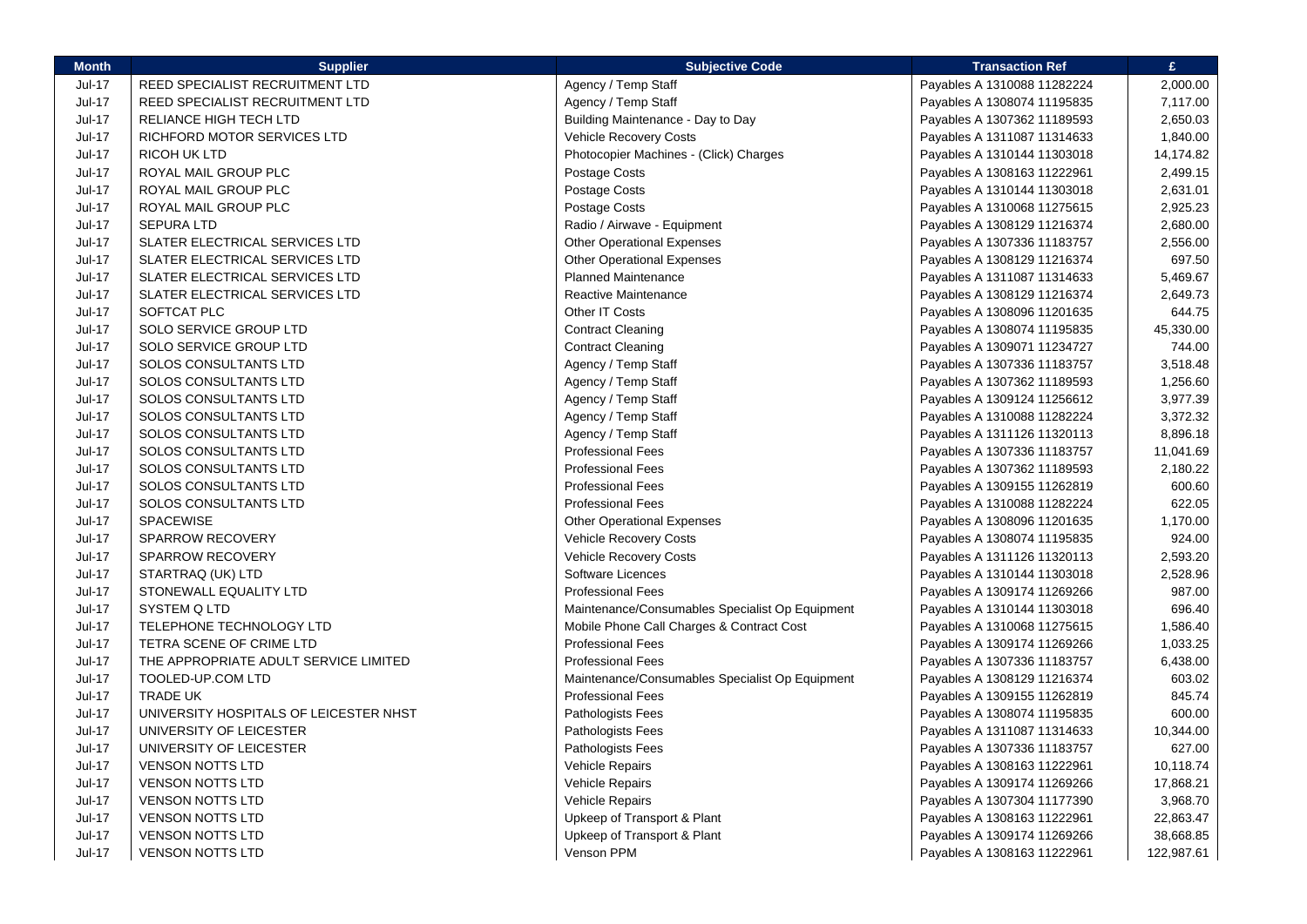| <b>Month</b>  | <b>Supplier</b>                                       | <b>Subjective Code</b>                          | <b>Transaction Ref</b>      | £          |
|---------------|-------------------------------------------------------|-------------------------------------------------|-----------------------------|------------|
| <b>Jul-17</b> | <b>VENSON NOTTS LTD</b>                               | Venson PPM                                      | Payables A 1309174 11269266 | 125,170.13 |
| <b>Jul-17</b> | <b>VENSON NOTTS LTD</b>                               | Venson DSAF                                     | Payables A 1308163 11222961 | 97,776.71  |
| <b>Jul-17</b> | <b>VENSON NOTTS LTD</b>                               | <b>Venson DSAF</b>                              | Payables A 1309174 11269266 | 98,212.39  |
| <b>Jul-17</b> | VEOLIA ENVIRONMENTAL SERVICES (UK) LTD                | <b>Professional Fees</b>                        | Payables A 1310144 11303018 | 5,037.38   |
| <b>Jul-17</b> | VEOLIA ENVIRONMENTAL SERVICES (UK) LTD                | <b>Waste Disposal</b>                           | Payables A 1309155 11262819 | 3,081.41   |
| Jul-17        | VEOLIA ENVIRONMENTAL SERVICES (UK) LTD                | <b>Waste Disposal</b>                           | Payables A 1308199 11228836 | 4,789.96   |
| <b>Jul-17</b> | VIRGIN MEDIA BUSINESS LTD                             | Mobile Phone Call Charges & Contract Cost       | Payables A 1309094 11240818 | 4,635.55   |
| <b>Jul-17</b> | <b>VIRGIN MEDIA BUSINESS LTD</b>                      | Network Management                              | Payables A 1309174 11269266 | 10,225.79  |
| <b>Jul-17</b> | <b>VIRGIN MEDIA BUSINESS LTD</b>                      | Network Management                              | Payables A 1309071 11234727 | 5,584.94   |
| Jul-17        | <b>VIRGIN MEDIA BUSINESS LTD</b>                      | Network Management                              | Payables A 1308096 11201635 | 637.97     |
| <b>Jul-17</b> | VODAFONE CORPORATE LIMITED                            | Mobile Phone Call Charges & Contract Cost       | Payables A 1307362 11189593 | 3,724.20   |
| <b>Jul-17</b> | <b>VODAFONE CORPORATE LIMITED</b>                     | Mobile Phone Call Charges & Contract Cost       | Payables A 1311126 11320113 | 4,745.80   |
| <b>Jul-17</b> | <b>VODAFONE CORPORATE LIMITED</b>                     | Mobile Phone Call Charges & Contract Cost       | Payables A 1309071 11234727 | 1,787.80   |
| Jul-17        | WA PRODUCTS (UK) LTD                                  | Fixtures & Fittings                             | Payables A 1310088 11282224 | 1,592.36   |
| <b>Jul-17</b> | WA PRODUCTS (UK) LTD                                  | Maintenance/Consumables Specialist Op Equipment | Payables A 1309174 11269266 | 796.90     |
| Jul-17        | WA PRODUCTS (UK) LTD                                  | Maintenance/Consumables Specialist Op Equipment | Payables A 1308074 11195835 | 645.99     |
| <b>Jul-17</b> | WA PRODUCTS (UK) LTD                                  | <b>Specialist Operational Equipment</b>         | Payables A 1309155 11262819 | 593.61     |
| Jul-17        | <b>WASTECYCLE LTD</b>                                 | <b>Waste Disposal</b>                           | Payables A 1308129 11216374 | 668.74     |
| Jul-17        | WHITTAKER PAT TESTING                                 | <b>Specialist Operational Equipment</b>         | Payables A 1310088 11282224 | 1,352.00   |
| <b>Jul-17</b> | NMK BUSINESS SOLUTIONS LTD                            | Agency / Temp Staff                             | Payables A 1309155 11262819 | 4,500.00   |
| <b>Jul-17</b> | KUSTOM GARAGE EQUIPMENT LTD                           | Agency / Temp Staff                             | Payables A 1309071 11234727 | 2,813.43   |
| <b>Jul-17</b> | <b>DEWVA</b>                                          | <b>External Training Courses</b>                | Payables A 1311244 11334538 | 1,440.00   |
| <b>Jul-17</b> | <b>CELLEBRITE UK LTD</b>                              | <b>External Training Courses</b>                | Payables A 1308096 11201635 | 28,840.00  |
| <b>Jul-17</b> | <b>CELLEBRITE UK LTD</b>                              | Software Licences                               | Payables A 1308074 11195835 | 99,612.50  |
| <b>Jul-17</b> | POLICE SUPERINTENDANTS ASSOCIATION OF ENGLAND & WALES | <b>External Training Courses</b>                | Payables A 1310088 11282224 | 1,170.00   |
| <b>Jul-17</b> | PHOENIX HSC (UK) LTD                                  | <b>External Training Courses</b>                | Payables A 1307304 11177390 | 2,180.00   |
| Jul-17        | POLICE AND CRIME COMMISSIONER FOR SOUTH YORKSHIRE     | <b>External Training Courses</b>                | Payables A 1307336 11183757 | 1,530.00   |
| <b>Jul-17</b> | <b>ACT NOW TRAINING LTD</b>                           | <b>External Training Courses</b>                | Payables A 1307362 11189593 | 1,795.00   |
| <b>Jul-17</b> | GREATER MANCHESTER COMBINED AUTHORITY                 | <b>External Training Courses</b>                | Payables A 1309124 11256612 | 1,100.00   |
| Jul-17        | <b>JANE BALL</b>                                      | <b>External Training Courses</b>                | Payables A 1309155 11262819 | 1,000.00   |
| Jul-17        | SOUTHWELL TOWN COUNCIL                                | <b>Professional Fees</b>                        | Payables A 1310088 11282224 | 520.00     |
| <b>Jul-17</b> | <b>SANCUS SOLUTIONS LTD</b>                           | <b>External Training Courses</b>                | Payables A 1309071 11234727 | 550.00     |
| <b>Jul-17</b> | SHIRE PROFESSIONAL CHARTERED PSYCHOLOGISTS            | Maintenance/Consumables Specialist Op Equipment | Payables A 1310144 11303018 | 2,012.60   |
| <b>Jul-17</b> | WILLIAMS MEDICAL SUPPLIES LTD                         | <b>Other Medical Costs</b>                      | Payables A 1307362 11189593 | 959.19     |
| Jul-17        | D.TEC INTERNATIONAL LTD                               | <b>Other Medical Costs</b>                      | Payables A 1308129 11216374 | 912.00     |
| <b>Jul-17</b> | <b>INTAFORENSICS LTD</b>                              | <b>Other Medical Costs</b>                      | Payables A 1310170 11308851 | 11,201.03  |
| <b>Jul-17</b> | <b>INTAFORENSICS LTD</b>                              | <b>Other Medical Costs</b>                      | Payables A 1310144 11303018 | 1,198.60   |
| $Jul-17$      | <b>INTAFORENSICS LTD</b>                              | <b>Other Medical Costs</b>                      | Payables A 1309155 11262819 | 2,706.59   |
| <b>Jul-17</b> | <b>INTAFORENSICS LTD</b>                              | <b>Other Medical Costs</b>                      | Payables A 1307304 11177390 | 21,213.77  |
| <b>Jul-17</b> | LES WALLEN MANUFACTURING LTD                          | Radio / Airwave - Equipment                     | Payables A 1310170 11308851 | 789.00     |
| <b>Jul-17</b> | DAKOTA INTEGRATED SOLUTIONS LTD                       | <b>Professional Fees</b>                        | Payables A 1308096 11201635 | 1,252.90   |
| <b>Jul-17</b> | UNIVERSEAL (UK) LTD                                   | Maintenance/Consumables Specialist Op Equipment | Payables A 1308074 11195835 | 750.00     |
| Jul-17        | <b>MICHAEL LUPTON ASSOCIATES LTD</b>                  | Firearms & Ammunition                           | Payables A 1310170 11308851 | 3,400.00   |
| <b>Jul-17</b> | ROBINSON GALE - TASH UK LTD                           | Clothing & Uniforms                             | Payables A 1307362 11189593 | 858.90     |
| <b>Jul-17</b> | <b>BTS HOLDINGS PLC</b>                               | <b>Network Services</b>                         | Payables A 1310170 11308851 | 7,345.60   |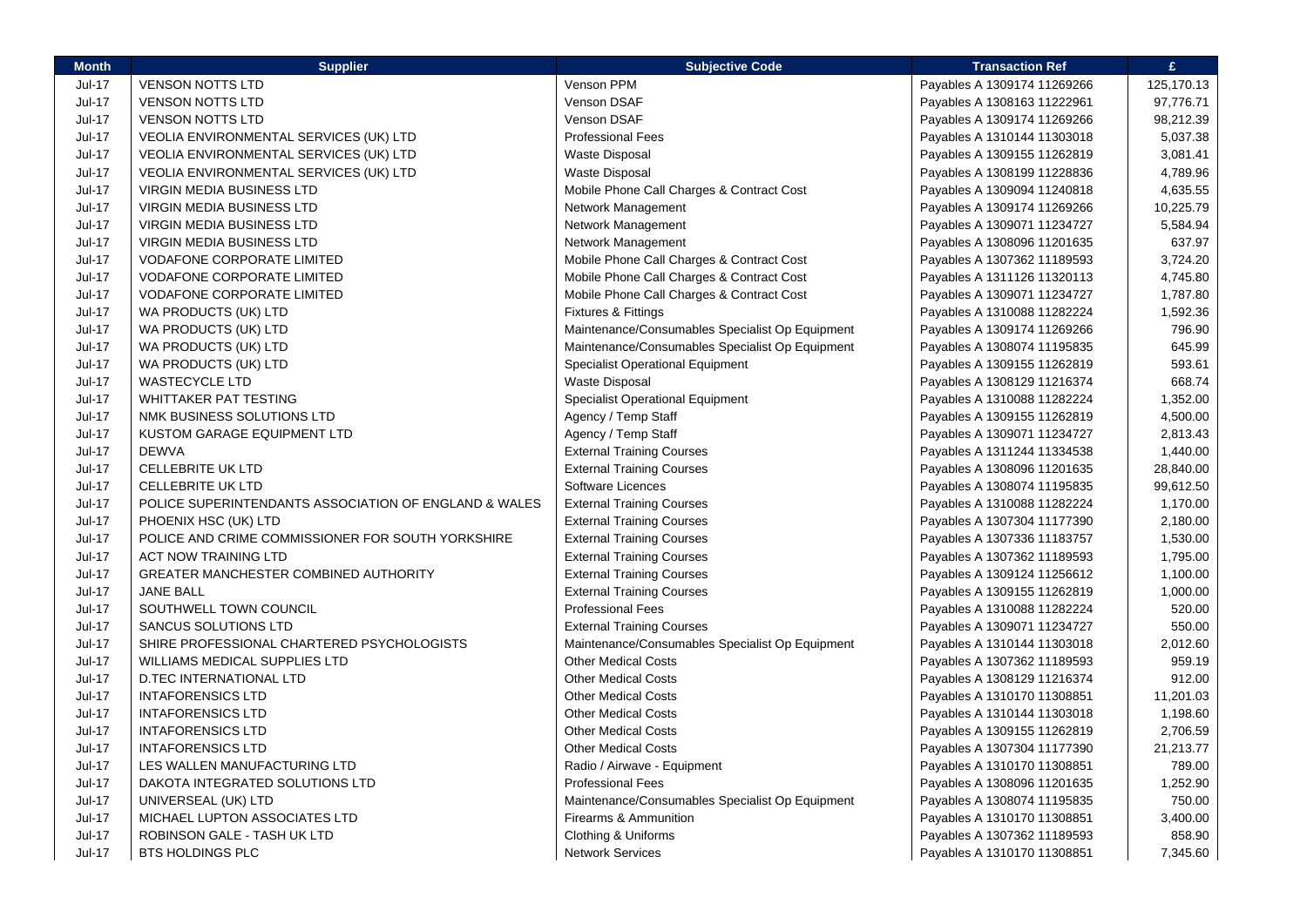| <b>Month</b>  | <b>Supplier</b>                                  | <b>Subjective Code</b>                          | <b>Transaction Ref</b>      | £.         |
|---------------|--------------------------------------------------|-------------------------------------------------|-----------------------------|------------|
| Jul-17        | <b>GRIDSMART</b>                                 | Hardware - purchase                             | Payables A 1310068 11275615 | 1,390.00   |
| <b>Jul-17</b> | PROACTIS GROUP LTD                               | Software - purchase                             | Payables A 1308074 11195835 | 5,750.00   |
| Jul-17        | ABM INTELLIGENCE LTD                             | <b>Minor Systems</b>                            | Payables A 1311244 11334538 | 30,204.91  |
| Jul-17        | ABM INTELLIGENCE LTD                             | Software - upgrade                              | Payables A 1311244 11334538 | 57,535.09  |
| Jul-17        | <b>COPYPRICE LTD</b>                             | Software Licences                               | Payables A 1310123 11296986 | 1,500.00   |
| <b>Jul-17</b> | <b>IVANTI UK LITD</b>                            | Software Licences                               | Payables A 1310144 11303018 | 11,112.31  |
| Jul-17        | SOFTWARE BOX LTD                                 | Software Licences                               | Payables A 1308096 11201635 | 22,053.66  |
| <b>Jul-17</b> | JENOPTIK TRAFFIC SOLUTIONS UK LTD                | Minor Systems                                   | Payables A 1307336 11183757 | 6,657.00   |
| Jul-17        | <b>BLACKBERRY UK LTD</b>                         | Other IT Costs                                  | Payables A 1310144 11303018 | 1,333.59   |
| <b>Jul-17</b> | <b>BLACKBERRY UK LTD</b>                         | Other IT Costs                                  | Payables A 1310088 11282224 | 17,850.00  |
| <b>Jul-17</b> | SUGAR MEDIA AND MARKETING LTD                    | Books & Publications                            | Payables A 1308129 11216374 | 1,750.00   |
| Jul-17        | <b>JP FRENCH ASSOCIATES</b>                      | <b>Forensic Analysis</b>                        | Payables A 1308096 11201635 | 4,300.00   |
| Jul-17        | <b>HOME OFFICE</b>                               | <b>Electronic Forensics</b>                     | Payables A 1309174 11269266 | 61,817.19  |
| Jul-17        | <b>HOME OFFICE</b>                               | Forensic Analysis                               | Payables A 1309155 11262819 | 61,817.19  |
| <b>Jul-17</b> | ORCHID CELLMARK LTD                              | <b>Electronic Forensics</b>                     | Payables A 1308096 11201635 | 2,011.52   |
| <b>Jul-17</b> | ORCHID CELLMARK LTD                              | <b>DNA Sampling</b>                             | Payables A 1311087 11314633 | 7,290.00   |
| <b>Jul-17</b> | <b>ORCHID CELLMARK LTD</b>                       | <b>DNA Sampling</b>                             | Payables A 1309124 11256612 | 1,450.00   |
| Jul-17        | ORCHID CELLMARK LTD                              | <b>DNA Sampling</b>                             | Payables A 1311126 11320113 | 5,477.00   |
| <b>Jul-17</b> | POLICE AND CRIME COMMISSIONER FOR WEST YORKSHIRE | <b>Collaboration service</b>                    | Payables A 1308074 11195835 | 119,560.37 |
| <b>Jul-17</b> | POLICE AND CRIME COMMISSIONER FOR CHESHIRE       | <b>Collaboration service</b>                    | Payables A 1310088 11282224 | 395,079.96 |
| <b>Jul-17</b> | WHITTLE PROGRAMMED MAINTENANCE LTD               | <b>Planned Maintenance</b>                      | Payables A 1310068 11275615 | 11,418.46  |
| <b>Jul-17</b> | <b>VMV GLAZING LTD</b>                           | Reactive Maintenance                            | Payables A 1308163 11222961 | 638.30     |
| Jul-17        | FWP PLUMBERS NOTTINGHAM LTD                      | Building Maintenance - Day to Day               | Payables A 1307336 11183757 | 5,431.31   |
| Jul-17        | FWP PLUMBERS NOTTINGHAM LTD                      | Building Maintenance - Day to Day               | Payables A 1308129 11216374 | 1,943.40   |
| Jul-17        | <b>GUNNEBO UK LTD</b>                            | Building Maintenance - Day to Day               | Payables A 1309094 11240818 | 714.52     |
| Jul-17        | TVR HERITAGE AND RESTORATION LTD                 | Building Maintenance - Day to Day               | Payables A 1307336 11183757 | 958.00     |
| <b>Jul-17</b> | TVR HERITAGE AND RESTORATION LTD                 | Building Maintenance - Day to Day               | Payables A 1308074 11195835 | 870.00     |
| <b>Jul-17</b> | <b>TSW SERVICES LTD</b>                          | Building Maintenance - Day to Day               | Payables A 1307362 11189593 | 550.00     |
| <b>Jul-17</b> | BRITNELL TREE SERVICES LTD                       | Building Maintenance - Day to Day               | Payables A 1309155 11262819 | 2,300.00   |
| <b>Jul-17</b> | SHARPLINE DECORATORS LTD                         | Building Maintenance - Day to Day               | Payables A 1310170 11308851 | 4,665.00   |
| <b>Jul-17</b> | 2BM LTD                                          | <b>Annual Servicing</b>                         | Payables A 1309094 11240818 | 6,626.90   |
| Jul-17        | <b>IWS</b>                                       | <b>Annual Servicing</b>                         | Payables A 1307362 11189593 | 779.85     |
| <b>Jul-17</b> | <b>GEDLING BOROUGH COUNCIL</b>                   | Rent                                            | Payables A 1308163 11222961 | 5,000.00   |
| Jul-17        | THE ALBERT HALL (NOTTINGHAM) LTD                 | <b>Hire of Rooms/Premises</b>                   | Payables A 1308074 11195835 | 1,780.83   |
| <b>Jul-17</b> | <b>XEROX FINANCE LTD</b>                         | Service Charge                                  | Payables A 1311087 11314633 | 2,224.20   |
| Jul-17        | RUSSELL RICHARDSON & SONS LTD                    | Waste Disposal                                  | Payables A 1310068 11275615 | 747.00     |
| <b>Jul-17</b> | G4S HEALTH SERVICES (UK) LTD                     | Police Surgeons / Clinicians                    | Payables A 1309124 11256612 | 103,648.44 |
| <b>Jul-17</b> | G4S HEALTH SERVICES (UK) LTD                     | Police Surgeons / Clinicians                    | Payables A 1310088 11282224 | 99,502.50  |
| Jul-17        | G4S HEALTH SERVICES (UK) LTD                     | Police Surgeons / Clinicians                    | Payables A 1310068 11275615 | 4,145.94   |
| <b>Jul-17</b> | MEHLER VARIO SYSTEM GMBH                         | Clothing & Uniforms                             | Payables A 1310088 11282224 | 2,840.00   |
| <b>Jul-17</b> | <b>RVS GROUP LTD</b>                             | Maintenance/Consumables Specialist Op Equipment | Payables A 1308163 11222961 | 573.92     |
| Jul-17        | <b>CORFIELD SERVICE DOGS</b>                     | <b>Other Operational Expenses</b>               | Payables A 1309174 11269266 | 1,500.00   |
| Jul-17        | <b>CORFIELD SERVICE DOGS</b>                     | Police Dogs - purchase                          | Payables A 1309174 11269266 | 1,250.00   |
| Jul-17        | <b>STEPHANIE SYMONS</b>                          | <b>Witness Expenses</b>                         | Payables A 1308074 11195835 | 529.77     |
| Jul-17        | <b>STEPHANIE SYMONS</b>                          | Witness Expenses                                | Payables A 1310123 11296986 | 512.81     |
|               |                                                  |                                                 |                             |            |